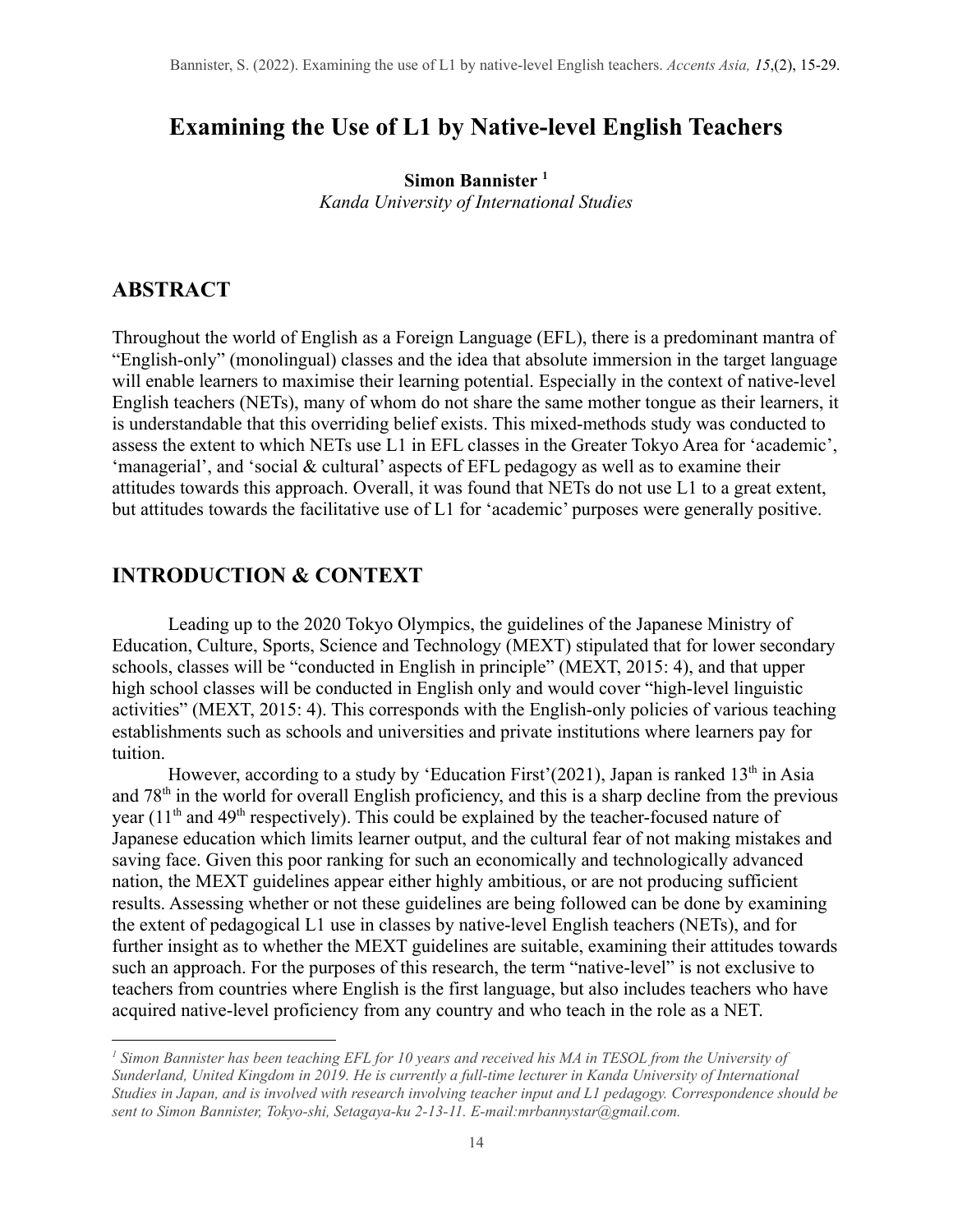In a Japanese pedagogical context, as per the MEXT guidelines, NETs are not expected to use L1 in the classroom, and a vast number of NETs do not possess the same mother tongue as their learners. This is seen as a positive by various employers in that it gives students no alternative than to listen and respond by only using English in an immersive environment. To NETs with L1 proficiency, some teaching companies even advise them to feign ignorance if students repeatedly revert to their primary language. It is difficult to consistently summarise exactly what happens in EFL classes as global teaching attitudes and contexts vary, but this study aimed to offer insight as to the use and attitudes of L1 use within the Greater Tokyo Area. In this metropolis of close to 40 million people, there is a vast preponderance of NETs teaching in contexts ranging from pre-school children to adults, a vast majority of which do not possess native-level L1 proficiency.

To assess the extent and pedagogical use of L1 by NETs in the Greater Tokyo Area, a theoretical framework devised by Sali (2013) was utilised to focus on three key aspects:

- 1. Academic explaining and teaching the contents of a lesson.
- 2. Managerial classroom management.
- 3. Social/Cultural building rapport inside and outside the classroom.

Such a framework is suitable in that it covers a range of practical pedagogical purposes and formed the basis for the following research questions:

### **1. To what extent is L1 used by NETs in EFL classes in the Greater Tokyo Area?**

### **2. What are the attitudes of NETs towards the use of L1 in EFL classes in the Greater Tokyo Area?**

# **LITERATURE REVIEW**

First, there will be an overview of how English-only monolingual policies rose to prominence, and then an outline of some of the literature pertaining to the advantages and demerits of this approach.

# **Historical Background and Beginnings**

Ironically, early teaching practices relied on a symbiosis of L1 and L2 existing in a coterminous existence with the predominance of the 'grammar-translation method'. This focused on direct translation with little to no communicative function (Larsen-Freeman, 2008), and Harmer (2007b: 48-49) highlights how it "teaches people about language but doesn't really help them to communicate effectively with it". This drawback instigated the demise of the grammar-translation method. Towards the end of the 19<sup>th</sup> century, commerce, trade and travel, and the mass migration of people in Europe precipitated the increased need for communication, with America having particular influence in this regard (Richards and Rogers, 1999). As migrants from various cultural backgrounds flocked to The United States for a new life, incorporating multiple L1s in a classroom setting was not a viable approach so the monolingual approach began to take precedence (Hawks, 2001).

The grammar-translation method was the antecedent of the 'Direct method' which allows for zero translation, and all classroom instruction comes directly from the L2 (Larsen-Freeman,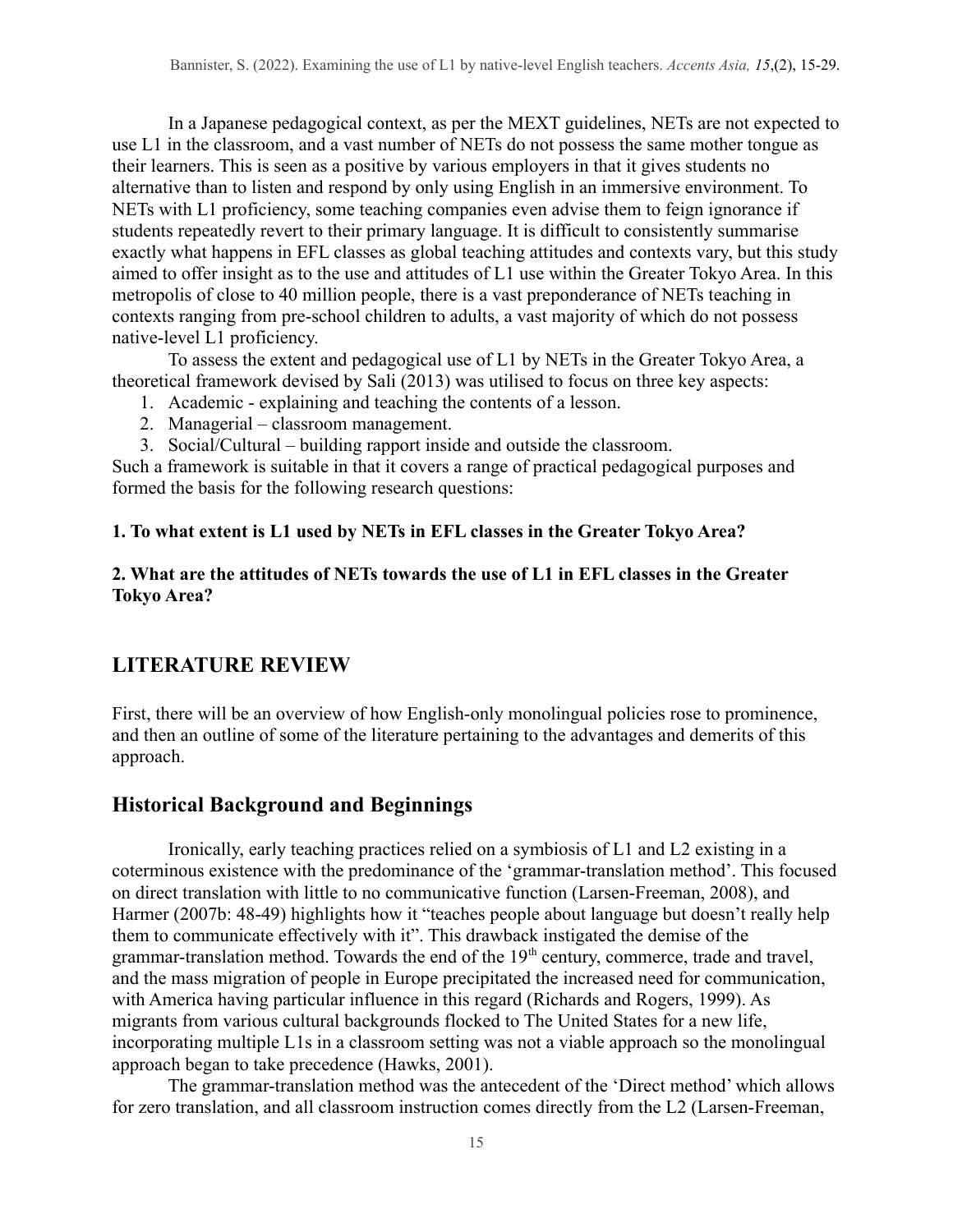2008). This method focuses on accuracy and repeated speaking practice that produces output related to objects and pictures (Harmer, 2007a), but has been criticised for relying too heavily on the skill of the teacher without a textbook and is time consuming for demonstrating vocabulary when a simple translation can suffice (Richard and Rogers, 1999). Borne out of this approach came the rise of the 'Berlitz method' devised by the eponymous Maximilian Berlitz, which is still in operation in private institutions around the world today and is partly relevant to this study.

This preceded the rise of 'communicative language teaching' (CLT) and represented a paradigm shift in EFL, and this sought to maximise L2 exposure so that learners can understand the functions of language with communicative intent and through the use of authentic materials (Larsen-Freeman, 2008). The 'interactionist approach' is at the heart of the L2-only principle and claims that target language input is crucial in order to achieve successful target language acquisition and that L1 use should be completely excluded.

## **Attitudes to the Monolingual 'L2-Only'Approach**

Long (1996) states that target language input from teachers is crucial for successful language acquisition, and this is supported by Krashen (1985) who outlines a strong link between comprehensive input and L2 ability. Nation (2003) reiterates the importance of L2-only as learning can be achieved via focused input. This is supported by Cook (2001) who states that the target language will remain incomprehensible to learners if deprived of opportunities to hear or practice it, and that it is beneficial for learners to extrapolate meaning from contexts provided in L2-only. Studies by Lochsky (1994) and Yi and Sun (2013) both show that comprehensible input from NETs in a monolingual classroom can produce positive effects upon language acquisition.

However, the monolingual approach has been criticised as dogma that is blindly adhered to, and conveniently serving the language requirements of NETs over effective teaching (Weschler, 1997). Phillipson (2005) claims that the monolingual approach is tantamount to "linguistic imperialism" in that English is unfairly privileged by possessing dominance over L1. Phillipson (1992) advocates for native L1 speakers being more effective teachers as they not only are more proficient in the learners' L1 (assuming all learners share the same L1) but they can also empathise with the struggles that learners encounter as they too have studied the same language.

The aforementioned 'Berlitz method' insists on strict adherence to the monolingual approach and is outlined on the company's main website ([https://teach.berlitz.co.jp/faq/\)](https://teach.berlitz.co.jp/faq/):

"All Berlitz lessons are taught exclusively in the target language. The customer's native language is never used in the classroom."

The use of the word "customer" implies an emphasis on profits instead of proficiency but is nonetheless very indicative as to why this method (and ergo company) focuses on a monolingual approach. Weschler (1997) postulates that classes in Berlitz schools are limited to a small group of learners due to the difficulty in being unable to tailor-make classroom instructions for a larger mixed-ability group of learners due to their L2-only policy.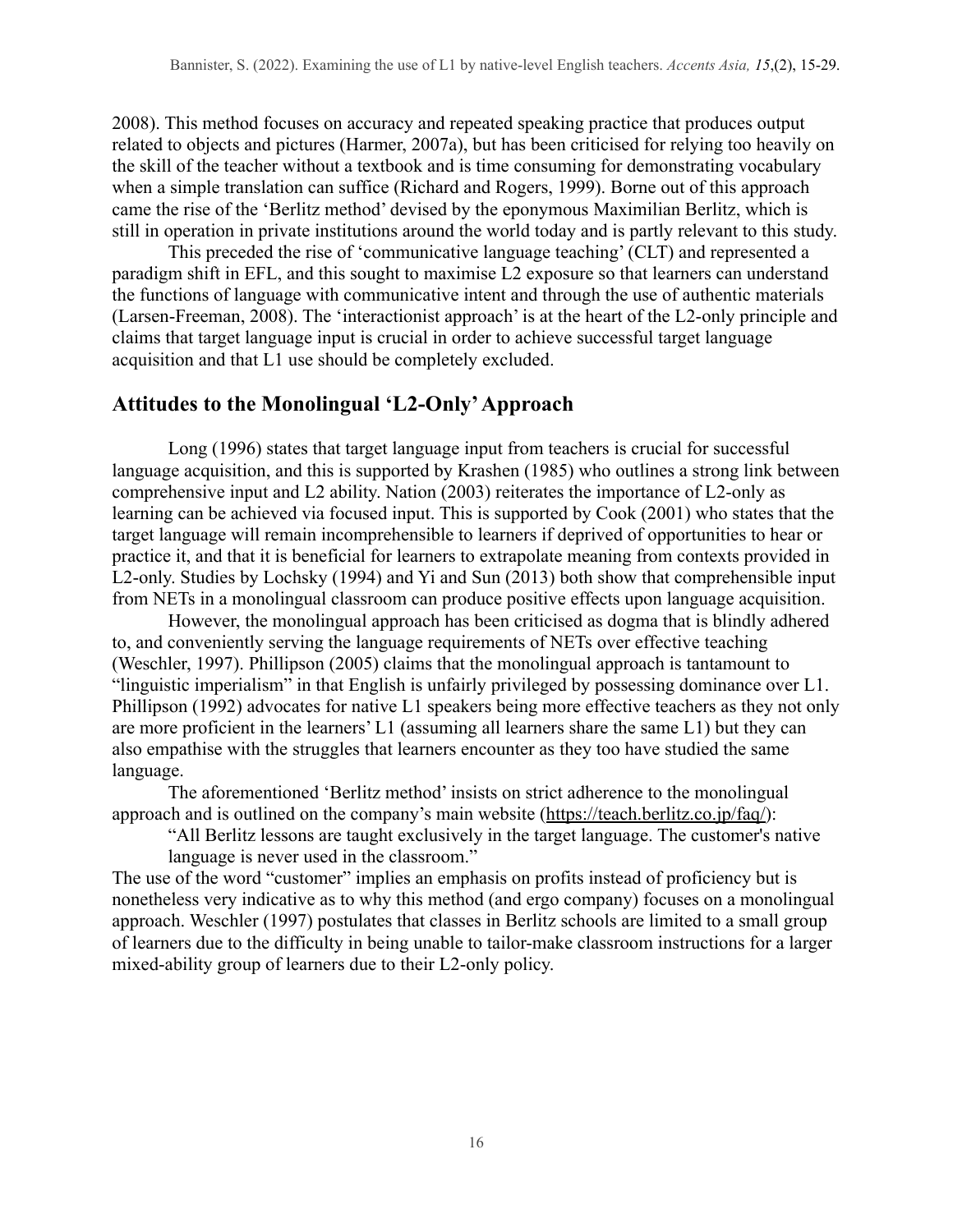## **Use and Perceptions of L1 in EFL**

Despite the MEXT guidelines advocating for a monolingual approach, there is sizeable support for the pedagogical use of L1 in classes. Holthouse (2006) states that L1 can be used for comprehension checking, giving instructions and generating a positive class atmosphere. Auerbach (1993) writes that L1 reduces the boundaries for target language acquisition, and is supported by Hawkins (2015) who claims that L1 can reduce class anxiety by instating a level playing field. There are also pragmatic benefits as L1 can be used to explain difficult concepts and meta language which could be exponentially more time consuming in L2 (Ara and Shorna, 2018).

There is also considerable research to support the use of L1. A study by Usadiati (2009) with Indonesian learners found that increased use of L1 significantly helped university learners improve their written competency, which was supported by Alshammari (2011) with Saudi Arabian university learners. He (2012) found that utilising similarities between the native and target language helped learners scaffold their L2 acquisition, and Song and Lee (2019) discovered that code-switching between L1 and L2 by Korean English teachers produced higher mean vocabulary test scores and favourability ratings from pre-school learners in South Korea.

### **Teachers' uses and perceptions of L1**

The aforementioned work by Sali (2013) outlined 3 key uses for L1: 'academic' (explaining and teaching the contents of a lesson), 'managerial' (classroom management), and 'social/cultural' (building rapport inside and outside the classroom). In his study, teachers expressed favourability towards 'academic' purposes as this expedited the process of learner comprehension in a highly pragmatic manner. This is supported by Jingxia (2010) in the context of Chinese universities for translating vocabulary, new concepts, and explaining grammar. A study by Alsheri (2017), who also found that non-native teachers as well as NETs favoured 'academic' uses for vocabulary translation, showed that teachers also favour 'social/cultural' uses for building rapport with learners in order to foster a more relaxed classroom environment.

There has been comparatively little research done on the perceptions and attitudes of NETs towards the pedagogical use of L1. Research by Balabakgil (2016) showed that both NETs and non-native EFL teachers had very positive attitudes towards using L1 in lower-proficiency EFL university classes. In this study, based on survey data, the non-native teachers agreed that L1 was necessary for helping learners to learn the target language "more effectively" and for motivation by telling jokes and lightening the mood in class. For the NETs surveyed in the study, 'academic' uses of L1 for explaining complex grammar points and preventing learners from feeling frustration were particularly advocated. Carson (2014) found that native teachers and NETs have positive attitudes to L1 for a range of pedagogical purposes. 'Academic' uses included comprehension checking, explaining grammar, translating vocabulary, and reviewing material. Other 'managerial' uses were found to be positively perceived such as explaining test procedures, as well as 'social/cultural' reasons in discussing various societal issues. Ford (2009) found that L1 is not used by NETs, but were more receptive to this approach. Conversely, Kim and Petraki (2009) found a big difference in attitudes towards non-native teachers and NETs with the former far more receptive to the use of L1 whereas the latter were far more reluctant.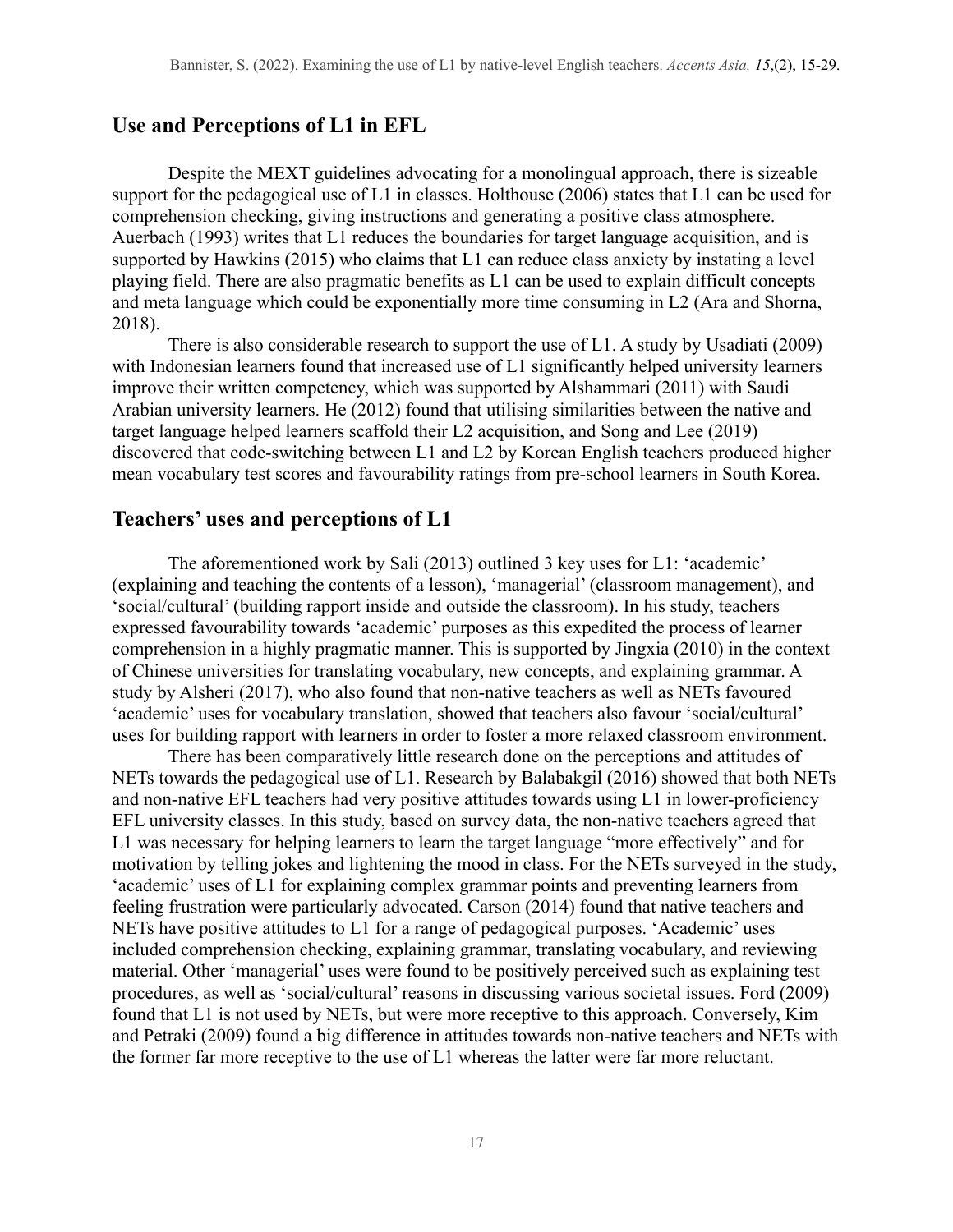As the literature review demonstrates, opinions towards the monolingual approach vary and research is fairly limited. Given the size and scope of the Greater Tokyo Area, there is considerable scope for potential research in this area of which this study aims to contribute.

## **METHODOLOGY**

## **Outline and Participants**

This research was conducted using a mixed-methods approach using quantitative data (a questionnaire) as well as qualitative data (recorded one-to-one interviews and comments sections). Four one-to-one interviews with NETs were recorded which gave crucial in-depth insight towards answering the research questions.

A total of 24 NET participants were recruited from a variety of teaching contexts in the Greater Tokyo Area. These included schools (learner age 12-18), universities (learner age 18-22) and private institutions (all age ranges). Private institutions include the aforementioned 'Berlitz' and are companies where learners pay for either one-to-one tuition or in classes that rarely exceed six learners. In Japan, such an institution is known as an 'eikaiwa', but will be referred to as private institutions. There were 10 school NET participants, 6 university NET participants, and 8 private institution NET participants. No pre-school or elementary school NETs took part in the study, but this is an area for future research. The participants have a range of experience from being first year teachers to one teacher having more than 20 years' experience, and a range of learner abilities. 3 stated that they teach beginners, 9 stated that they teach pre-intermediate, 5 stated that they teach intermediate and 5 stated that they teach advanced, with only 2 NETs stating that they teach to classes of mixed ability. For Japanese L1 ability, as asked on the questionnaire, 4 NETs responded that they are beginners, 9 responded that they are pre-intermediate, 7 responded that they are intermediate and 4 claimed that they have advanced Japanese. With regards to the average class size, all private institution NETs responded that their class sizes are between 1-6 learners, and all school and university NETs responded that their average class size is 16-30 learners.

## **The Questionnaire**

The opening page (*appendix A)* acquired some basic background information from each participant. The second page (*appendix B)* asked questions on a Likert scale about using L1 in classes for 'academic', 'managerial', and 'social/cultural' uses, as well as to what extent their employers permit or discourage them from using L1 in or outside of the classroom. The third page (*appendix C)* focused on attitudes towards using L1 for 'academic' (grammar and vocabulary), 'managerial' (motivation and L2 practice), and 'social/cultural' (confidence and learner perception) purposes. There were optional comment boxes on both pages for participants to include any additional thoughts.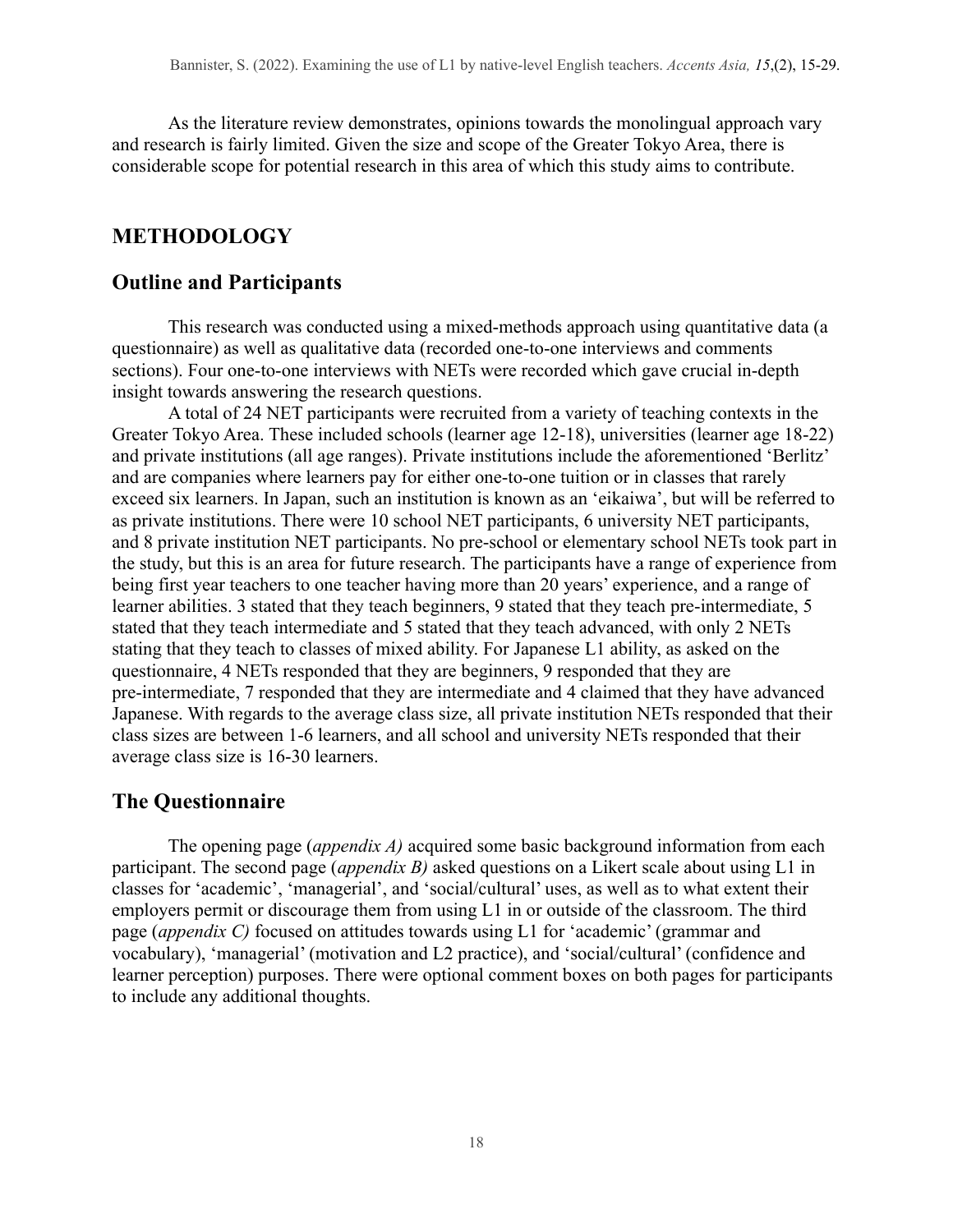### **One-to-one Interviews**

Four participants from different teaching contexts were interviewed for further insight as to their use and attitudes towards L1 in the classroom. One NET worked in a school, one in a university, and two NETs worked in separate private institutions. Each participant was asked open-ended questions with follow up questions to enable them to elaborate on their answers. Each conversation was recorded and qualitatively analysed for an in-depth analysis. To comply with the ethical requirements of the study, participants' answers remained anonymous. Due to the monolingual policies of various teaching institutions in the Greater Tokyo Area, it was imperative to keep the identity of each participant secret should they express negative views about their employer or be seen to challenge the monolingual principles which they may or may not be obliged to follow.

#### **Limitations of Research**

The main limitation was the small sample size as only 24 participants took part. In addition to this, no pre-school or elementary school NETs took part in the study which would have offered a broader range of feedback and data. Ideally, a minimum of 50 participants would have taken part with at least 10 NETs from each teaching context taking part. This in turn limited the potential validity of various factors which might determine the extent of L1 usage such as teaching dynamics, L1 proficiency, learner ability, and class sizes.

### **FINDINGS**

#### **NETs Use of L1**

The findings from section 1 (**FIGURE 1***)* show that NETs do not predominantly use L1 for 'academic', 'managerial', nor 'social/cultural' uses and that the use of L1 is generally not encouraged. Despite this, some teaching institutions allow the occasional or frequent use of L1 in their classes. One school NET commented that because of the "low level of English", they occasionally use a combination of L1 and L2. This is supported by a teacher working in a private institution who stated that using L1 "is a very fast and efficient way to concept check and cuts down on teacher talk time". This supports the statement by Ara and Shorna (2018) when they claim that using L1 is time-effective for explaining difficult ideas.

#### *'Academic' use of L1*

As shown in **FIGURE 1,** the 'academic' use of L1 for translating vocabulary was the most common which supports the study by Alsheri (2017). One university teacher stated on their questionnaire that a simple translation of an item of vocabulary or grammar point "can have the short-term gain of helping the student to keep up which supports their confidence", but also warns against the overuse of L1 in case they become too reliant on it. For other 'academic' purposes, using L1 to explain grammar is not common with one NET stating that it is unnecessary as their classes often practice a solitary grammar point and that the meaning is made clear in a variety of ways in the classroom. This was supported by a university NET who stated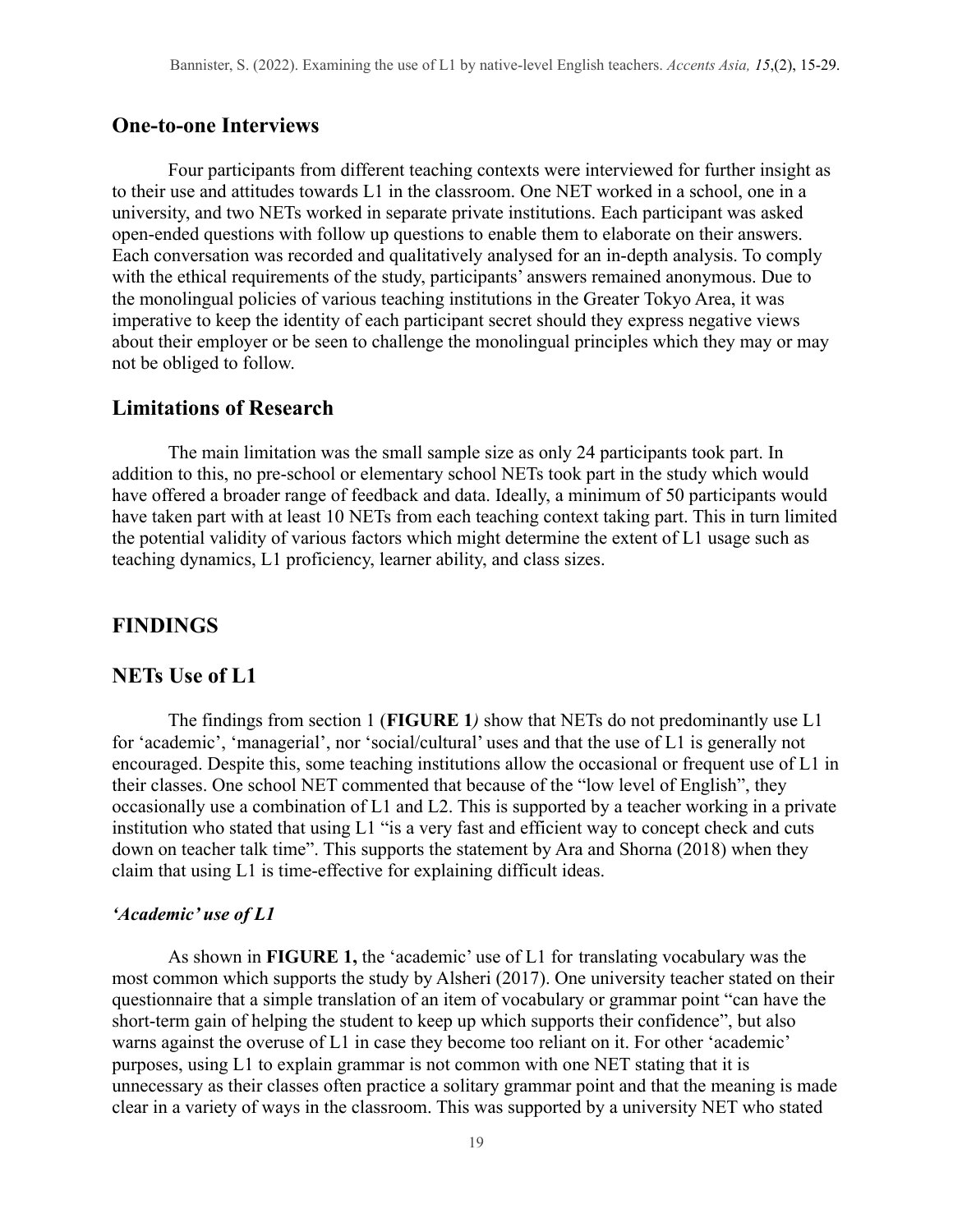that their classes focus more on communicative language teaching and therefore require less emphasis on specific grammar points.

#### *'Managerial' use of L1*

The 'Managerial' use of L1 for classroom management is also not common which supports the findings of Kim and Petraki (2009). Furthermore, one private institution NET claimed that, due to the small number of students in each class, there is little need for giving instructions which supports the claims made by Weschler (1997). Conversely, one university NET stated that they used L1 for this purpose in a previous job where the average learner level was far lower as the students responded better. This idea supports the ideas from Holthouse (2006) and Ara and Shorna (2018) about the pragmatic benefits of using L1.



**FIGURE 1 NETs overall use of L1 in the classroom**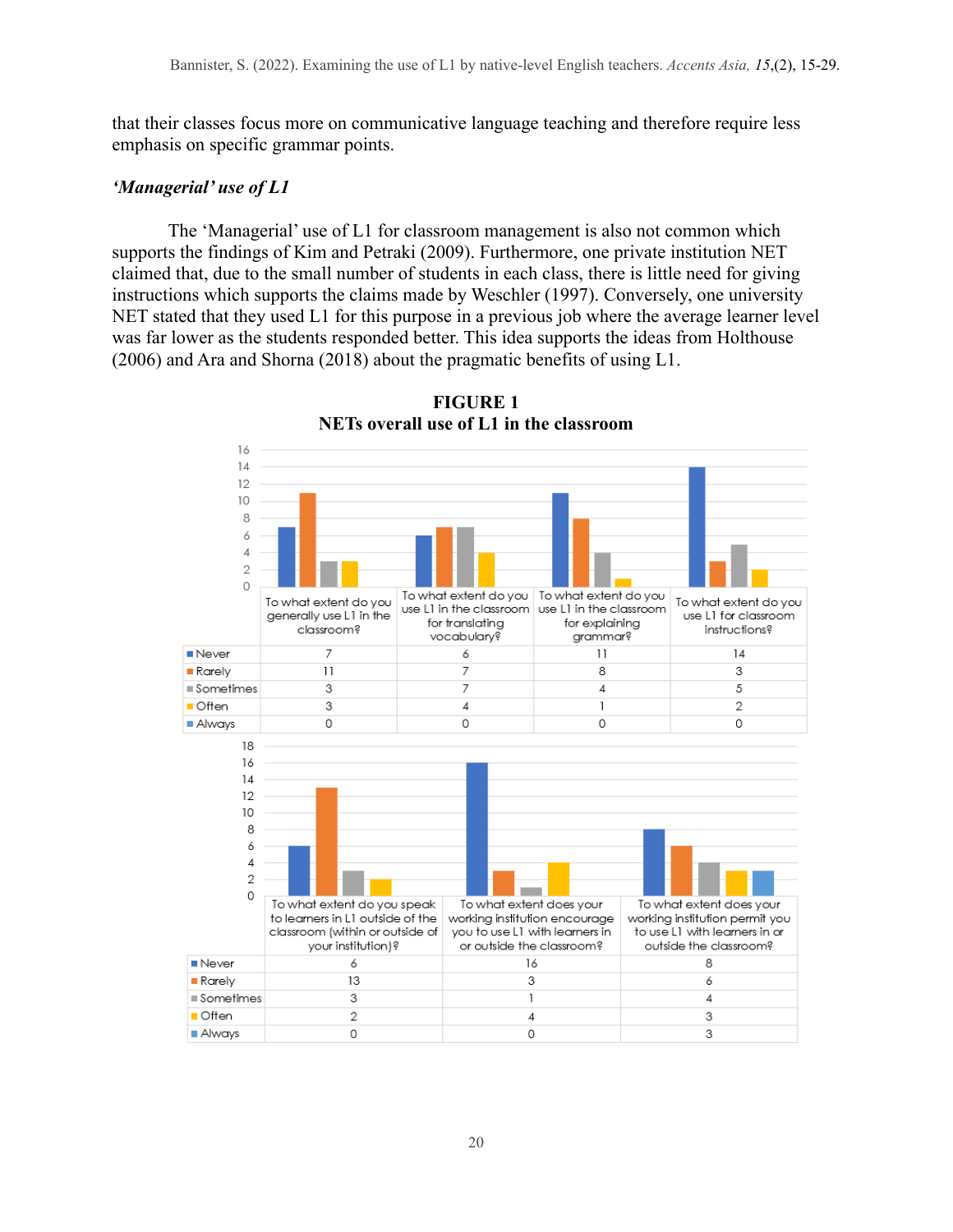#### *'Social/Cultural' use of L1*

'Social/cultural' uses of L1 proved to be a rare occurrence even when there is potentially less pressure on NETs to follow a strict monolingual policy before or after a class. A school NET claimed that their students "*seem happy enough"* to converse in English outside of classes, although one university NET claimed that they occasionally use L1 to talk about shared cultural interests. As previously mentioned, multiple teaching institutions, especially private institutions, lean towards a strict monolingual policy as a vast majority of NETs are not encouraged to use L1 in classes, and a slight majority are not permitted in any way to converse with learners in L1. One private institution NET was explicit about their company's monolingual policy:

*"There's a 100% insistence that only English is used and we could face disciplinary action if we are caught using Japanese in class".*

This would seemingly lend weight to the critique by Phillipson (2005) that English has "a natural right" to be the default language in EFL classes.

### **NETs'Attitudes to Using L1**

The overall quantitative findings can be seen in **FIGURE 2** and are generally more mixed.



**FIGURE 2 NETs overall attitudes to the use of L1 in the classroom**

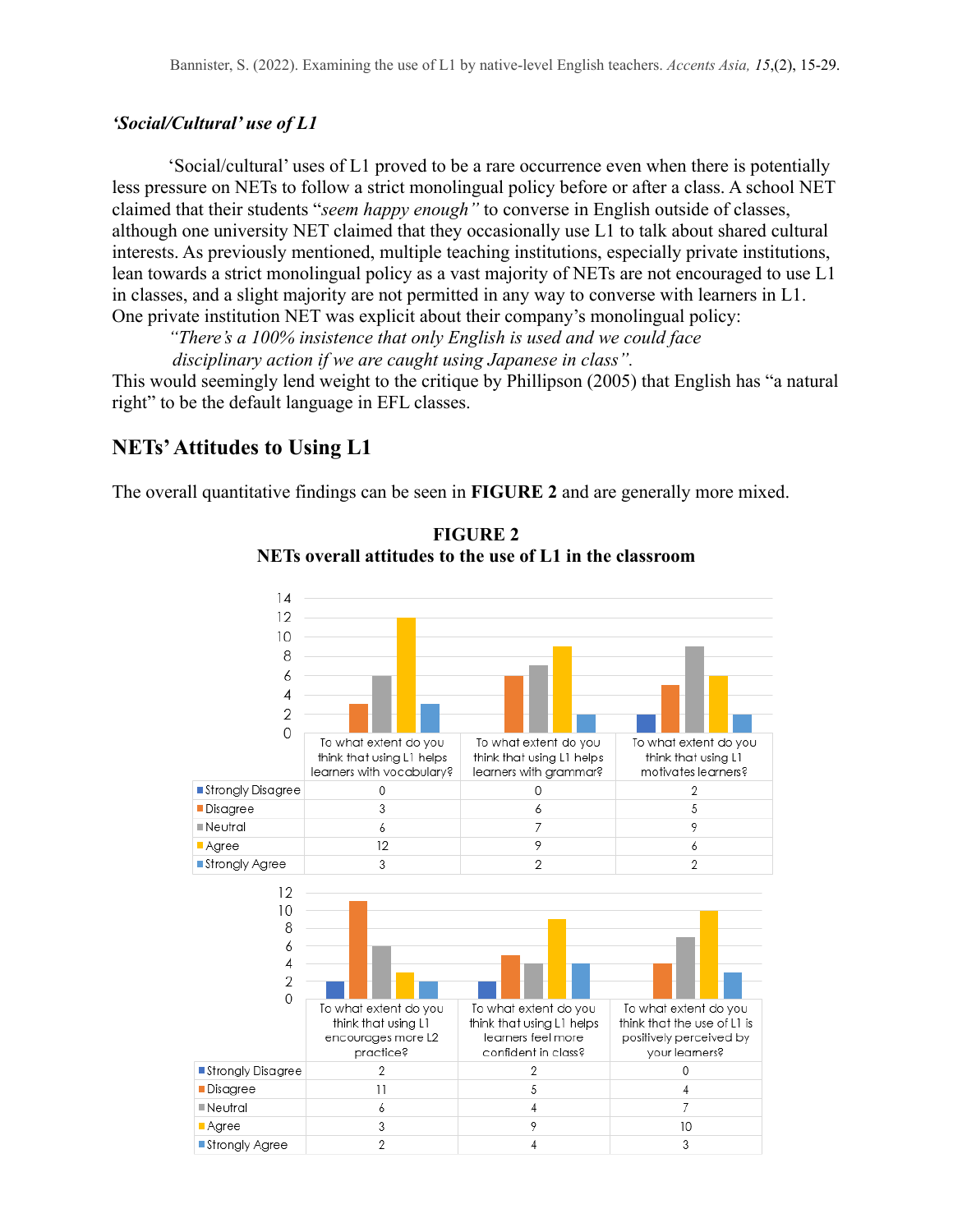#### *Attitudes towards the 'academic' use of L1*

NETs expressed strong support for 'academic' purposes, most notably for translating vocabulary which supports the study by Alshammari (2011). A school NET claimed that they never use L1 for 'academic' purposes, but they acknowledge how less proficient learners can benefit, and this was supported by the university teacher interviewed who stated that, although they do not often use L1 for translating grammar, from a learner's perspective, they "*certainly see the benefits"*. Private institution NETs also favoured vocabulary translation with one NET claiming that they felt frustrated by the strict monolingual policy.

#### *Attitudes towards the 'managerial' use of L1*

For 'managerial' purposes such as motivating learners, attitudes were predominantly neutral. A private institution NET commented that using L2 is more effective with older students as if they are motivated or have a clear goal then they "*tend to remember more*". The university NET interviewed stated that different classes are motivated in different ways and have different specific needs. For the 'managerial' purpose of encouraging more L2 practice, a majority had a negative perception of L1. The school NET interviewed stated that this use of L1 is "*like a crutch which doesn't push the student to try to communicate in English*". This was echoed by another school NET who claimed that their role was to facilitate L2 practice and L1 interference "*is a huge distraction".*

#### *Attitudes towards the 'Social/Cultural' use of L1*

For 'social/cultural' purposes such as increasing learner confidence, there was a slight majority with positive attitudes towards using L1. One school NET wrote on their questionnaire that in their mixed-ability classes, the use of L1 *"could help struggling students who might have no clue what is going on".* The school NET interviewed said that many of their less proficient learners "*aren't always bothered about keeping up with an English-only class"* so positively viewed the occasional use of L1 to help motivate them accordingly. Finally, there is a decisive consensus that the use of L1 is positively perceived by learners. One school NET commented that L1 can generate a positive atmosphere if learners can understand what is going on and "*not be out of their comfort zone*". This view is supported by another school NET who wrote that learners *"feel comfortable knowing that they can make themselves understood by the teacher".* Two private institution NETs claimed that some of their learners would positively perceive the use of L1, but the higher-level learners *"would prefer only using English as this is what they're paying for".*

#### **CONCLUSION**

## **1. To what extent is L1 used by NETs in EFL classes in the Greater Tokyo Area?**

NETs do not use predominantly L1 in their classes to a great extent. This is least common in private institutions which reinforces the predominance of the strict monolingual principles of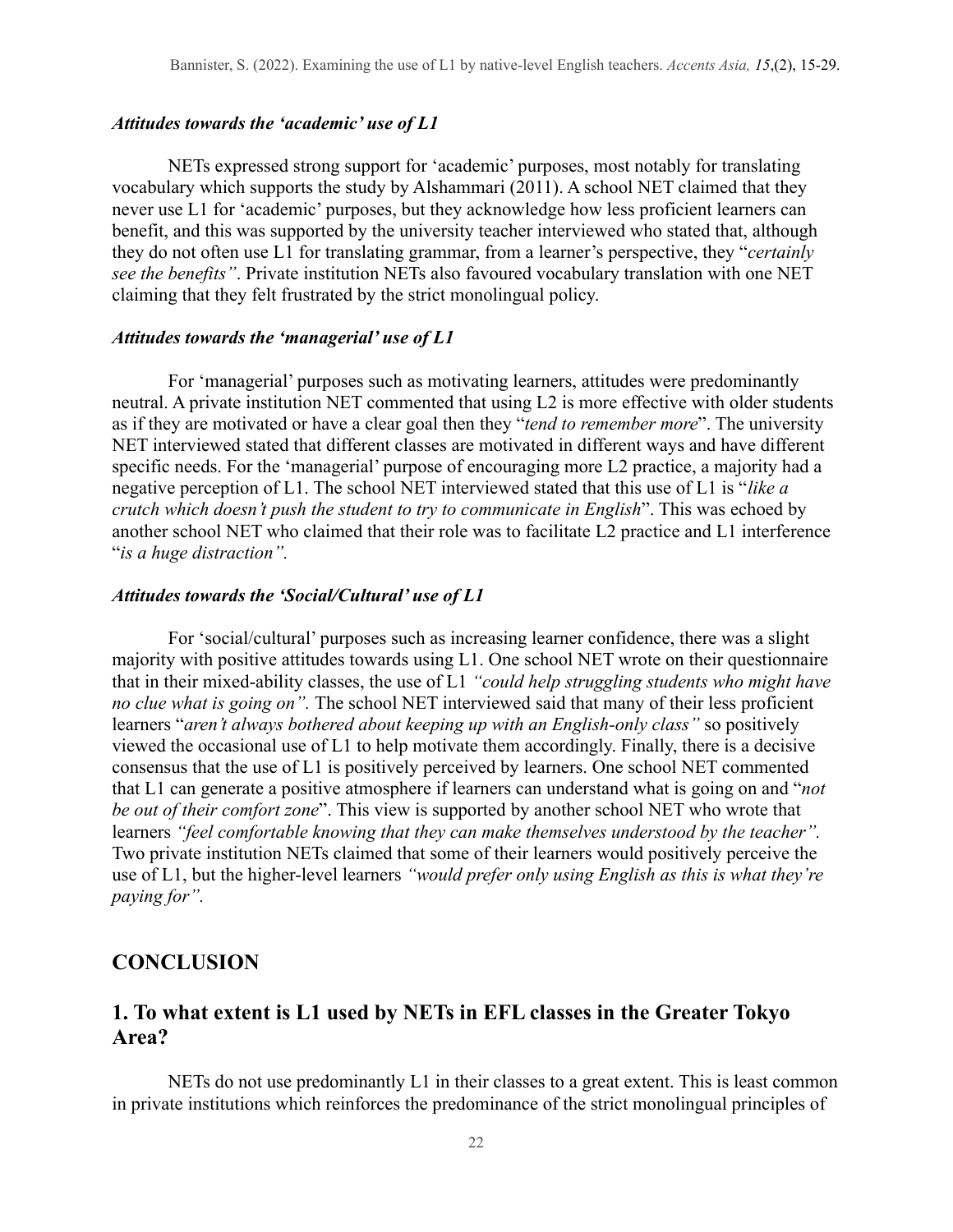'The Direct Method'. NETs most commonly use L1 for 'academic' uses such as vocabulary translation which does not require long explanations in L1 and can be used as a time-saving measure. This shows that NETs use L1 as a pragmatic expediency. The limited use of L1 for other pedagogical purposes implies that it is a facilitative measure and only used wherever necessary and not to replace nor work conterminously with L2. Other 'academic' uses such as translating grammar are rarely used by NETs as their role is often to facilitate communicative activities in L2 and explaining grammar points to learners, especially in schools, is not necessary given their classes often focus on a solitary grammar point. For 'managerial' functions, NETs do not often use L1 for giving classroom instructions despite comments from participants that L1 expedites classroom management. For 'social/cultural' uses of L1, NETs mostly do not speak to learners outside of the classroom environment and rapport is built in L2. As well as the monolingual policy, this could be linked to the proficiency of NETs as less-able speakers of L1 may be more reluctant to converse in the mother tongue of their learners. With regards to the teaching policies of various institutions, NETs are seldom encouraged to use L1, nor are they commonly permitted to use L1, although the data shows that some teaching institutions are not as prohibitive as was previously assumed. This nevertheless shows that the monolingual approach is dominant throughout teaching institutions and further reinforces the view that the MEXT guidelines are being mostly followed in EFL classes in the Greater Tokyo Area.

## **2. What are the attitudes of NETs towards the use of L1 in EFL classes in the Greater Tokyo Area?**

The overly positive attitudes towards the pedagogical use of L1 in EFL classes do not correlate with its limited usage nor the MEXT guidelines. This reiterates the predominance of monolingual principles and that the MEXT guidelines have large influence in EFL classrooms in the Greater Tokyo Area. This study further reinforces the perceived benefits of 'academic' uses of L1 in pragmatic ways such as translating vocabulary, especially nouns, as this utilises class time more effectively. Despite not using L1 to teach grammar, this approach is nevertheless positively perceived as it ensures comprehension and helps less-proficient learners stay on the same level as the more proficient learners. This indicates that learner ability is a factor which determines whether or not L1 is seen as a beneficial pedagogical approach. The comparative ambivalence towards 'managerial' uses indicates that L1 has less value in smaller classes for classroom management, but findings also indicated the needs of a particular class should be taken into consideration. Finally, the predominantly positive attitude towards 'social/cultural' uses indicates the existence of underlying cultural barriers to language acquisition such as making mistakes and saving face. This is due to the positive perception from NETs that L1 use is positively perceived by learners which suggests that L1 can help learners feel more comfortable in classes and may be more willing to participate. Perceived motivation is also affected by whether or not learners are compelled to participate in EFL classes as demonstrated by the findings given from private institution NETs whose learners pay for tuition of their own volition yet do not perceive the use of L1 as helping their motivation. The decisive consensus that using L1 discourages L2 practice suggests that the use of L1 is perceived as a facilitative measure only to be used either as a last resort, or to encourage less-proficient learners.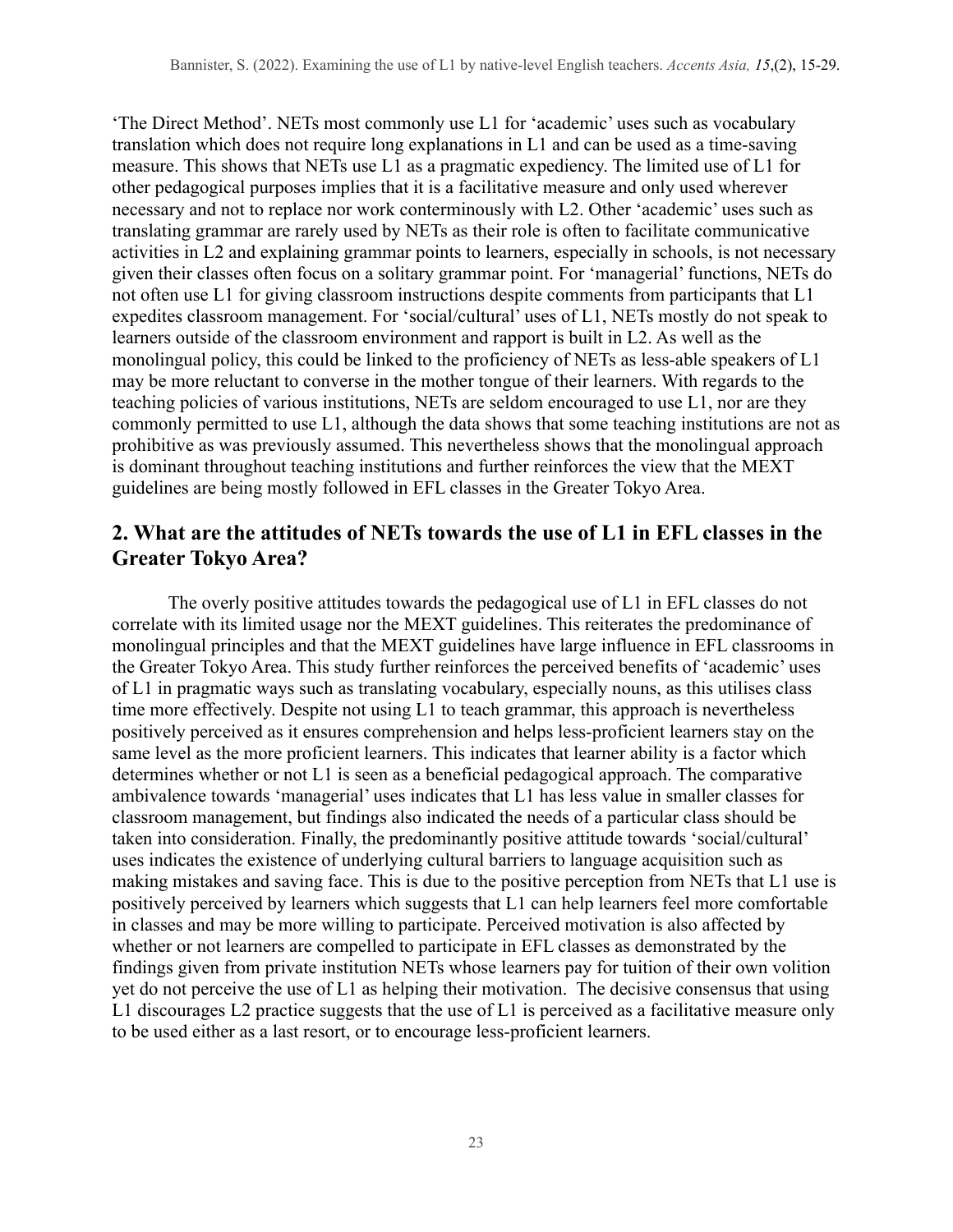## **FUTURE AREAS FOR RESEARCH**

This study was a general broad overview of the use and attitudes towards L1 pedagogy, however there are various future areas for research. The first area is to examine whether L1 pedagogy can improve learner proficiency which can be done via empirical grammar and vocabulary testing. Teaching dynamics could also be factored into this research as some NETs teach solo classes whereas other NETs teach alongside a non-native teacher which may or may not determine the level of L1 used by NETs. The second is to establish learner attitudes towards L1 pedagogy and whether there is a correlation between these and learner proficiency, and whether or not the attitudes from learners correlate with the attitudes of NETs. The third is to either expand the parameters of research by incorporating pre-school and elementary school NETs into the study, or focus instead on one specific teaching context such as university or school NETs and extrapolate more in-depth data.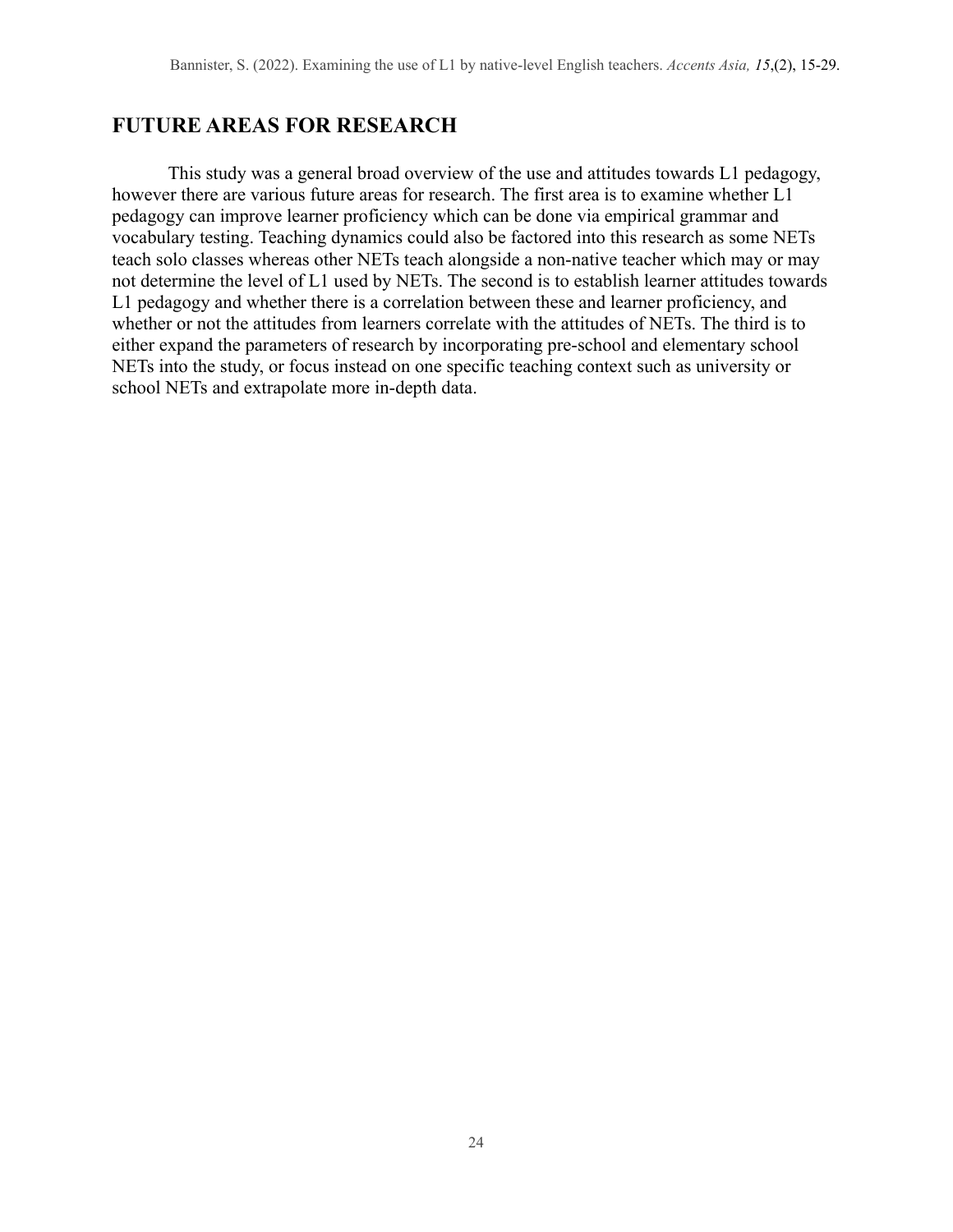## **Appendix A: Questionnaire Page 1**

| Nationality:                                                                                              |                  |                      |                                          |                              |                                  |  |                             |  |
|-----------------------------------------------------------------------------------------------------------|------------------|----------------------|------------------------------------------|------------------------------|----------------------------------|--|-----------------------------|--|
| Years of Teaching<br>Experience:                                                                          |                  |                      |                                          |                              |                                  |  |                             |  |
| For the following questions, please check or highlight all applicable boxes (more than one if necessary): |                  |                      |                                          |                              |                                  |  |                             |  |
| Teaching Qualifications:                                                                                  | <b>BA</b> Degree | MA Degree            |                                          | PhD                          | CELTA/TESOL                      |  | Other                       |  |
| Current teaching level:                                                                                   | Pre-school       | Elementary<br>School |                                          | Junior/senior<br>high school | University                       |  | Adult/various<br>age groups |  |
| Teaching dynamic:                                                                                         | Solo teaching    |                      | Team-teaching with a<br>Japanese teacher |                              | Team-teaching with<br>other NETs |  |                             |  |
| Average learner L2 level:                                                                                 | Beginner         | Pre-<br>Intermediate |                                          | Intermediate                 | Advanced                         |  | Mixed                       |  |
| Average class size:                                                                                       | 1-6 learners     | 7-15 learners        |                                          | 16-30 learners               | 30-49 learners                   |  | 50+ learners                |  |
| Your Japanese ability:                                                                                    | Beginner         | Pre-<br>intermediate |                                          | Intermediate                 | Advanced                         |  | Native                      |  |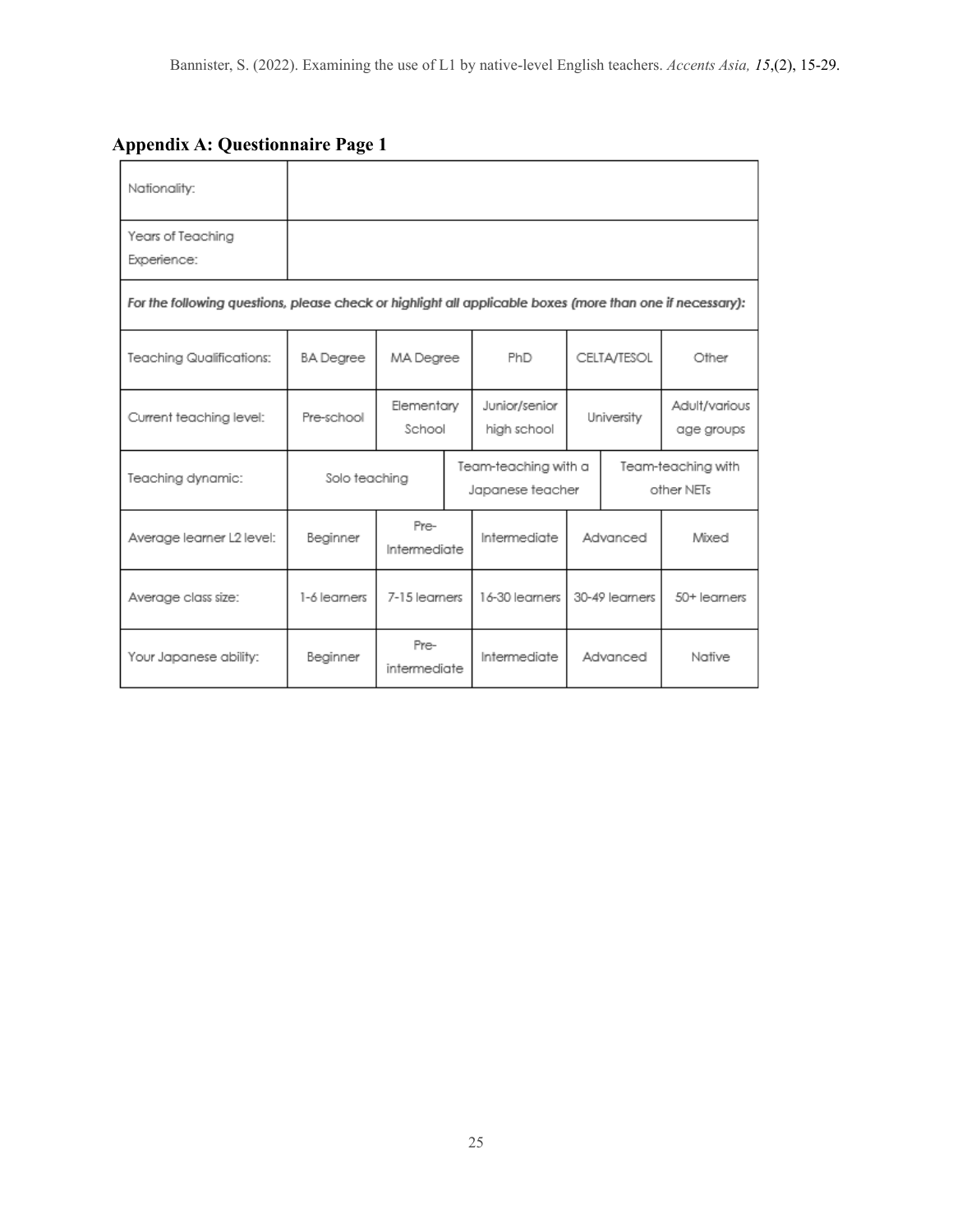### **Appendix B: Questionnaire Page 2**

 $\overline{\text{Section 1}}$  – Using L1

(Note: L1 refers to the native language of the country in which you currently reside. Therefore, if you reside in Japan then the L1 will be Japanese etc.)

Please check the most suitable option.

|                                    | Never | Rarely | Sometimes | Often | Always |
|------------------------------------|-------|--------|-----------|-------|--------|
| To what extent do you generally    |       |        |           |       |        |
| use L1 in the classroom?           |       |        |           |       |        |
| To what extent do you use L1 in    |       |        |           |       |        |
| the classroom for translating      |       |        |           |       |        |
| vocabulary?                        |       |        |           |       |        |
| To what extent do you use L1 in    |       |        |           |       |        |
| the classroom for explaining       |       |        |           |       |        |
| grammar?                           |       |        |           |       |        |
| To what extent do you use L1 for   |       |        |           |       |        |
| classroom instructions?            |       |        |           |       |        |
| To what extent do you speak to     |       |        |           |       |        |
| learners in L1 outside of the      |       |        |           |       |        |
| classroom (within or outside of    |       |        |           |       |        |
| your institution)?                 |       |        |           |       |        |
| To what extent does your           |       |        |           |       |        |
| working institution encourage      |       |        |           |       |        |
| you to use L1 with learners in or  |       |        |           |       |        |
| outside of the classroom?          |       |        |           |       |        |
| To what extent does your           |       |        |           |       |        |
| working institution permit you to  |       |        |           |       |        |
| use L1 with learners in or outside |       |        |           |       |        |
| of the classroom?                  |       |        |           |       |        |

If possible, please elaborate with any further thoughts or comments relating to your answers: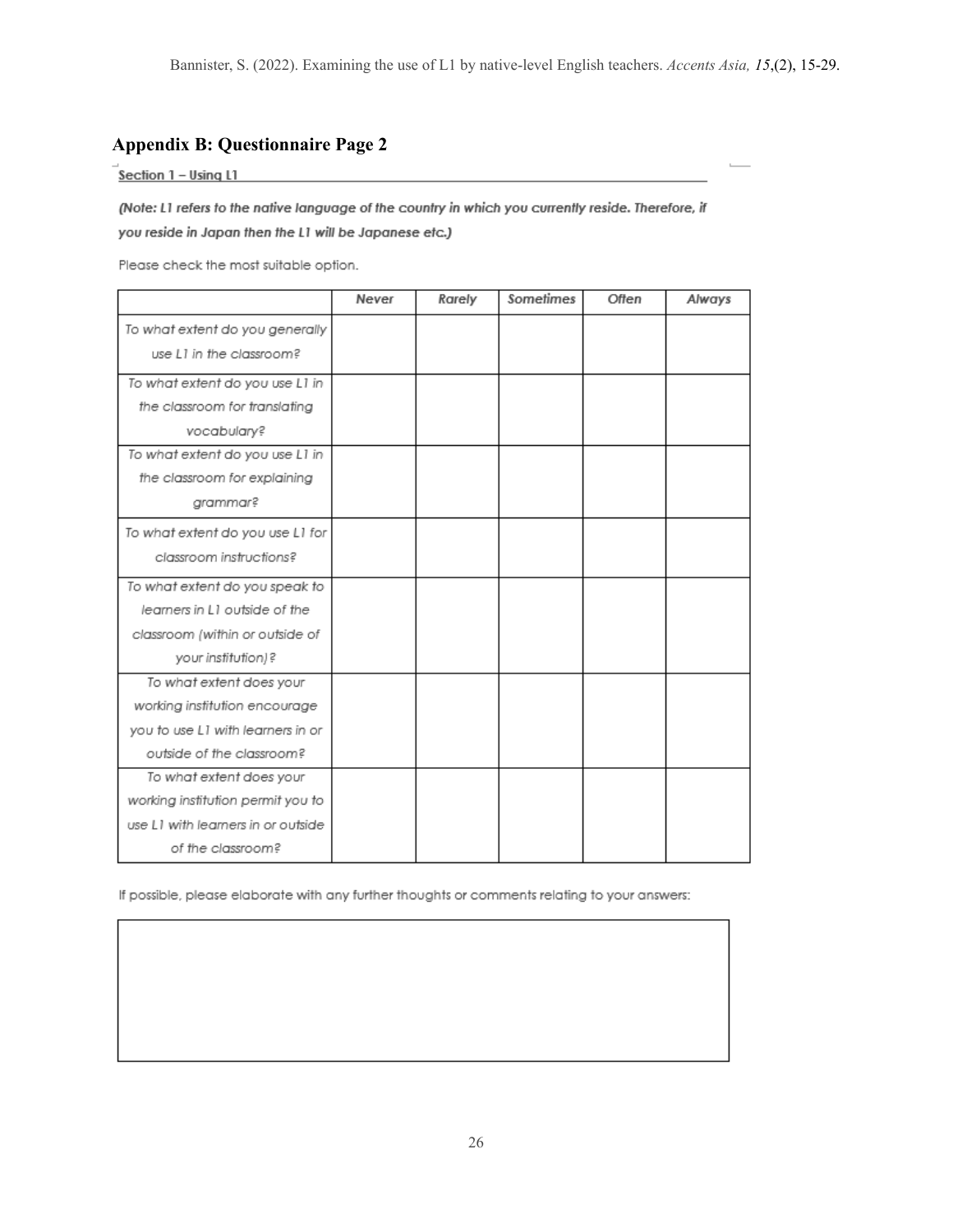$\mathbb L$ 

### **Appendix C: Questionnaire Page 3**

#### Section 2 - Attitudes Towards Using L1 in the Classroom

(Note: L2 refers to the non-native language that is being taught i.e. in Japan, English is an L2 etc.)

Please check the most suitable option.

|                                   | Strongly | Disagree | Neutral | Agree | Strongly |
|-----------------------------------|----------|----------|---------|-------|----------|
|                                   | Disagree |          |         |       | Agree    |
| To what extent do you think that  |          |          |         |       |          |
| using L1 helps learners with      |          |          |         |       |          |
| vocabulary?                       |          |          |         |       |          |
| To what extent do you think that  |          |          |         |       |          |
| using L1 helps learners with      |          |          |         |       |          |
| grammar?                          |          |          |         |       |          |
| To what extent do you think that  |          |          |         |       |          |
| using L1 motivates learners?      |          |          |         |       |          |
|                                   |          |          |         |       |          |
| To what extent do you think that  |          |          |         |       |          |
| using L1 encourages more L2       |          |          |         |       |          |
| practice?                         |          |          |         |       |          |
| To what extent do you think that  |          |          |         |       |          |
| using L1 helps learners feel more |          |          |         |       |          |
| confident in class?               |          |          |         |       |          |
| To what extent do you think that  |          |          |         |       |          |
| the use of L1 is positively       |          |          |         |       |          |
| perceived by your learners?       |          |          |         |       |          |

If possible, please elaborate with any further thoughts or comments relating to your answers:

Thank you for taking the time to complete this questionnaire.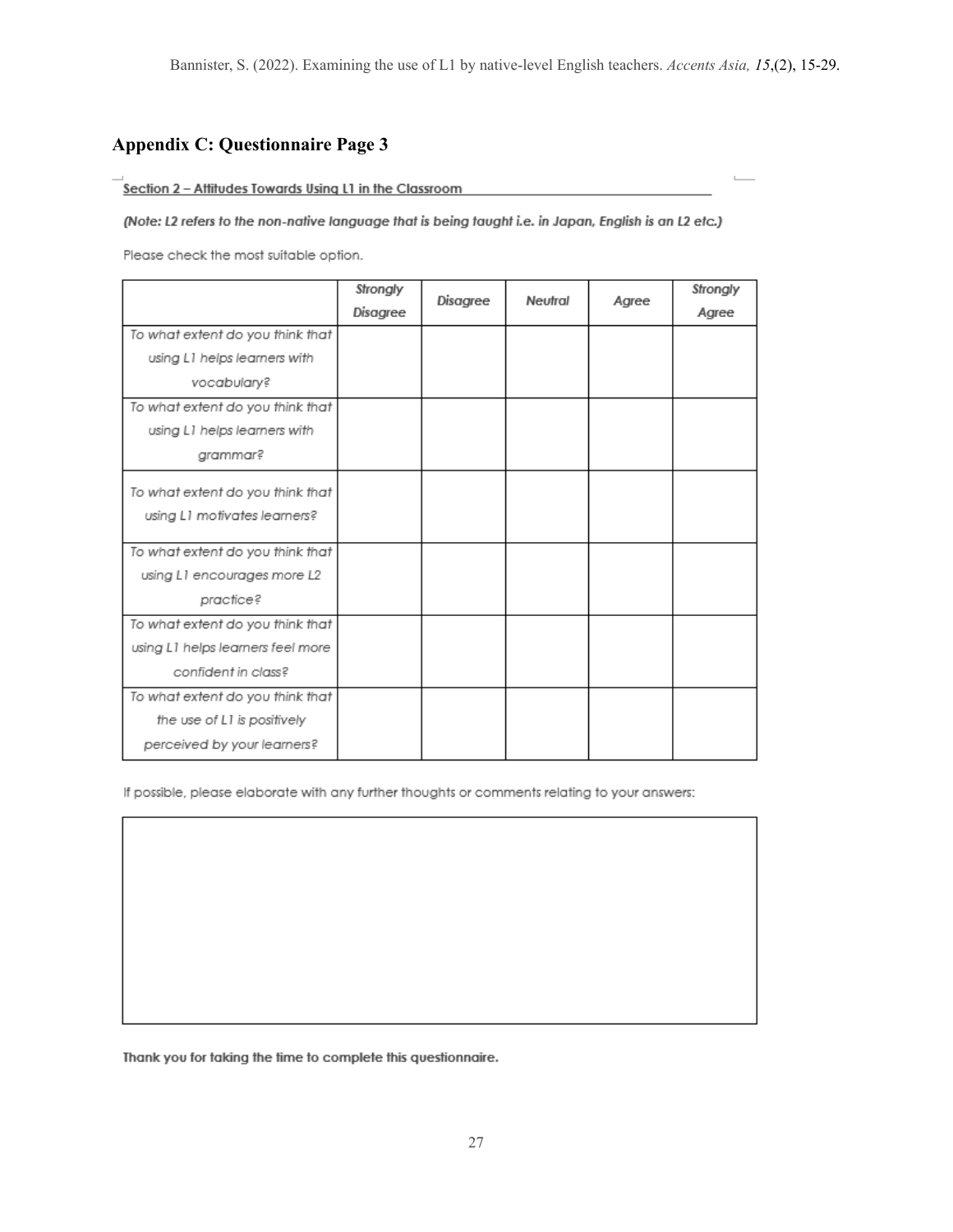# **REFERENCES**

- Alshammari, M. (2011). 'The Use of the Mother Tongue in Saudi EFL Classrooms.' *Journal of International Educational Research.* 7(10) pp. 95-102.
- Ara, A. and Shorna, S.A. (2018). 'English Only in EFL Context: A Necessity or a Burden.' *International Journal of Education, Learning and Development,* 6(3) pp. 24-29.
- Auerbach, E. (1993). Reexamining English Only in the ESL Classroom*. TESOL Quarterly,* 27(1) pp. 9-32.
- Balabackgil, B. (2016) 'The Use of L1 as a Teaching Strategy by Native and Non-Native EFL Instructors at a Language Preparatory Program in Turkey'*. Advances in Language and Literary Studies* (7)6 pp. 15-35.
- Cook, V. (2001). Using the First Language in the Classroom*. The Canadian Modern Language Review*, 57(3) pp. 402-423.
- Education First. (2021) Japan English ability index, retrieved from: [https://www.ef.com/assetscdn/WIBIwq6RdJvcD9bc8RMd/cefcom-epi-site/reports/2021/ef-epi-20](https://www.ef.com/assetscdn/WIBIwq6RdJvcD9bc8RMd/cefcom-epi-site/reports/2021/ef-epi-2021-english.pdf) [21-english.pdf](https://www.ef.com/assetscdn/WIBIwq6RdJvcD9bc8RMd/cefcom-epi-site/reports/2021/ef-epi-2021-english.pdf)
- Harmer, J. (2007a). *The Practice of English Language Teaching* 4<sup>th</sup> ed. Pearson Education Limited: Harlow.
- Harmer, J. (2007b). *How to Teach English*. Pearson Education Limited: Harlow.
- Hawkins, S. (2015). 'Guilt, Missed Opportunities, and False Role Models: A look at Perceptions and Use of the First Language in English Teaching in Japan'*. JALT Journal,* (37)1, pp. 29-42.
- He, A.E. (2012). 'Systematic use of the Mother Tongue as Learning/Teaching Resources in Target Language Instruction. *Multilingual Education*, 2(1), pp.1-15.
- Holthouse, J. (2006). *The Role of the Mother Tongue in EFL Classrooms.* Retrieved from:
- [https://www.semanticscholar.org/paper/The-Role-of-the-Mother-Tongue-in-EFL-Classrooms.-Ho](https://www.semanticscholar.org/paper/The-Role-of-the-Mother-Tongue-in-EFL-Classrooms.-Holthouse/549d586796b0e53000dd384b00159f3c923ef41c) [lthouse/549d586796b0e53000dd384b00159f3c923ef41c](https://www.semanticscholar.org/paper/The-Role-of-the-Mother-Tongue-in-EFL-Classrooms.-Holthouse/549d586796b0e53000dd384b00159f3c923ef41c)
- Inal, S. and Turhanh, I. (2019). 'Teachers' Opinions on the Use of L1 in EFL Classes'. *Journal of Language and Linguistic Studies*, 15(3), pp. 861-875.
- Jingxia, L. (2010). 'Teachers' Code-Switching to the L1 in EFL Classroom'. *The Open Applied Linguistics Journal,* 3, pp. 10-23.
- Kim, Y. and Petraki, E. (2009). 'Students' and Teachers' Use of and Attitudes to L1. *The Asian EFL Journal Quarterly,* 11(4), pp. 58-89.
- Krashen, S.D. (1985). *The Input Hypothesis: Issues and Implications.* Longman: London and New York.
- Larsen-Freeman, D. (2008). *Techniques and Principles in Language Teaching 2nd ed*. Oxford University Press: Oxford.
- Long, M. H. (1996). 'The Role of the Linguistic Environment in Second Language Acquisition'. In W.C. Ritchie, and T.K. Bhatia (Eds.), *Handbook of Research on Second Language Acquisition.* San Diego, CA: Academic Press.
- MEXT (Ministry for Education, Culture, Sports, Science and Technology) (2015). 'Plans on the Promotion of Improvement on Students' English Abilities'. Retrieved from: http://www.mext.go.jp/en/news/topics/detail/ icsFiles/afieldfile/2016/10/19/1378469\_0 [01.pdf](http://www.mext.go.jp/en/news/topics/detail/__icsFiles/afieldfile/2016/10/19/1378469_001.pdf)